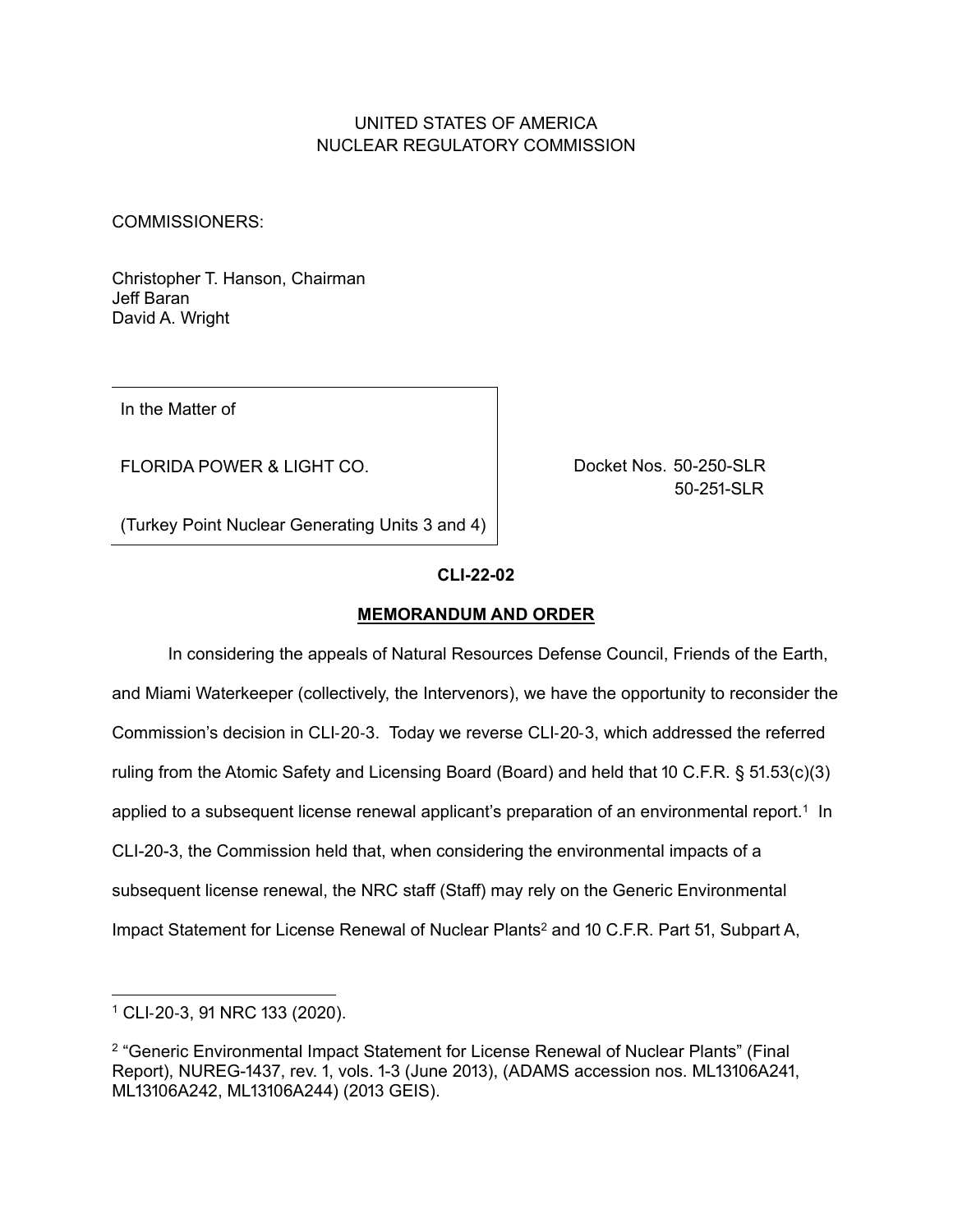Appendix B, Table B-1 (Table B-1) to evaluate environmental impacts of Category 1 issues. For the reasons described below, we reverse that decision and hold that section  $51.53(c)(3)$  only applies to an initial license renewal applicant's preparation of an environmental report and that the 2013 GEIS did not address subsequent license renewal. As a result, the environmental review of the subsequent license renewal application at issue in this case is incomplete.

#### $\mathbf{L}$ **BACKGROUND**

Our regulations provide that we will prepare an EIS to comply with the National Environmental Policy Act (NEPA) when renewing a nuclear power plant operating license.3 The environmental impact statement (EIS) includes the Staff's analysis that considers and weighs the environmental impacts of the proposed action. To support the preparation of EISs for license renewal, the Staff issued the Generic Environmental Impact Statement for License Renewal of Nuclear Plants in 1996.<sup>4</sup> The NRC also codified in Table B-1 the findings of the 1996  $GEIS<sup>5</sup>$  The NRC issued a revision to the 1996 GEIS and updated the corresponding regulations in 2013. $^6$  The 2013 GEIS classified environmental impacts into two categories—Category 1 issues, where impacts apply to all plants (or plants that share a specific characteristic), a single significance level has been assigned to the impacts, and additional plant-specific mitigation measures are not warranted; and Category 2 issues, where all of the Category 1 criteria could

 $3$  *See, e.g.*, 10 C.F.R. §  $51.20(b)(2)$ .

<sup>4 &</sup>quot;Generic Environmental Impact Statement for License Renewal of Nuclear Plants" (Final Report), NUREG-1437, vols. 1-2 (May 1996) (ML040690705, ML040690738) (1996 GEIS).

<sup>5</sup> *See* Environmental Review for Renewal of Nuclear Power Plant Operating Licenses; Final Rule, 61 Fed. Reg. 28,467 (June 5, 1996) (1996 Final Rule).

<sup>6</sup> *See* Revisions to Environmental Review for Renewal of Nuclear Power Plant Operating Licenses; Final Rule, 78 Fed. Reg. 37,282 (June 20, 2013) (2013 Final Rule).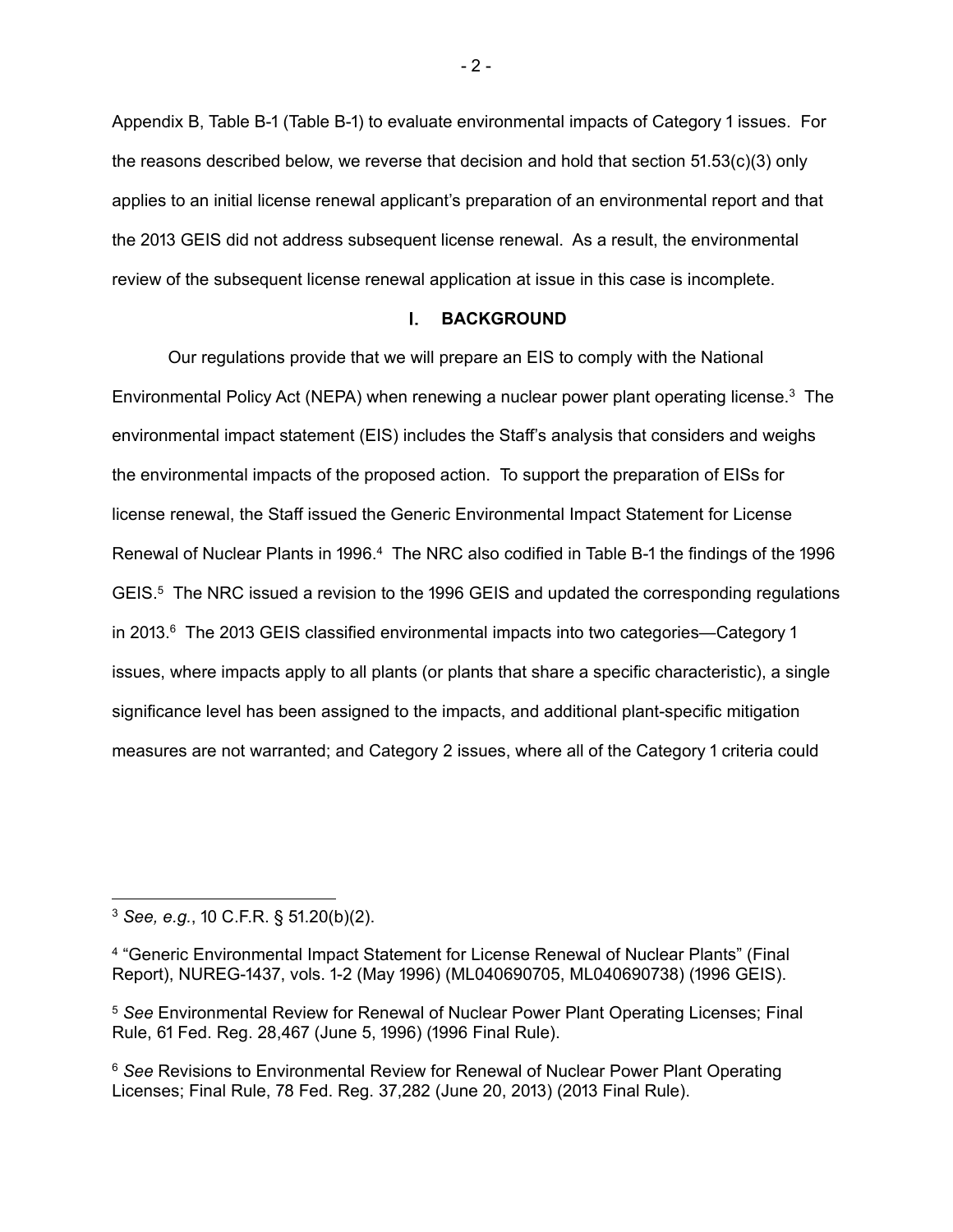not be met.<sup>7</sup> The Staff prepares plant-specific supplements to the license renewal GEIS to address Category 2 issues.<sup>8</sup>

In this case, FPL applied for licenses to operate Turkey Point Units 3 and 4 for an additional twenty years beyond their initial renewal terms, which were otherwise scheduled to expire in 2032 and 2033, respectively.<sup>9</sup> Initially, the Intervenors challenged the environmental report (ER) that FPL submitted with its application. The Board ruled on multiple petitions to intervene and requests for hearing in LBP-19-3 and granted the Intervenors' petition to intervene.<sup>10</sup> The Intervenors submitted five contentions challenging the ER, and the Board admitted two in part as contentions of omission.<sup>11</sup> The Board also referred its ruling on the scope of 10 C.F.R. §  $51.53(c)(3)$  to the Commission under 10 C.F.R. §  $2.323(f)(1).12$  In CLI-20-3, the Commission accepted the referral and held that the Staff may rely on the 2013 GEIS and Table B-1 when evaluating the environmental impacts of Category 1 issues, absent new and significant information that would change conclusions in the  $2013$  GEIS.<sup>13</sup> Therefore, the

8 2013 GEIS at S-1, S-7.

10 LBP-19-3, 89 NRC 245 (2019).

 $-3 -$ 

<sup>&</sup>lt;sup>7</sup> See 2013 GEIS at S-1, S-6 to S-7. The single significance criterion does not apply to collective offsite radiological impacts from the fuel cycle. *See* 10 C.F.R. pt. 51, subpt. A, app. B, tbl.B-1.

<sup>&</sup>lt;sup>9</sup> See Letter from William D. Maher, FPL, to NRC Document Control Desk (Apr. 10, 2018) (ML18113A132 (package) and ML18102A521 (supplemental ER information) (transmitting a revised subsequent license renewal application)).

<sup>&</sup>lt;sup>11</sup> *Id.* at 285-95. The Board also admitted similar contentions filed by Southern Alliance for Clean Energy (SACE), but SACE withdrew from the proceeding. *Id.* at 301 & n.81; *Southern* Alliance for Clean Energy's Notice of Withdrawal (Apr. 9, 2019). We therefore only address the contentions submitted by the Intervenors in this decision.

 $12$  LBP-19-3, 89 NRC at 273 n.46. Judge Abreu filed a separate opinion, in which she outlined her bases for disagreeing with the majority's conclusion that section  $51.53(c)(3)$  applies to subsequent license renewal.

<sup>13</sup> CLI-20-3, 91 NRC at 155.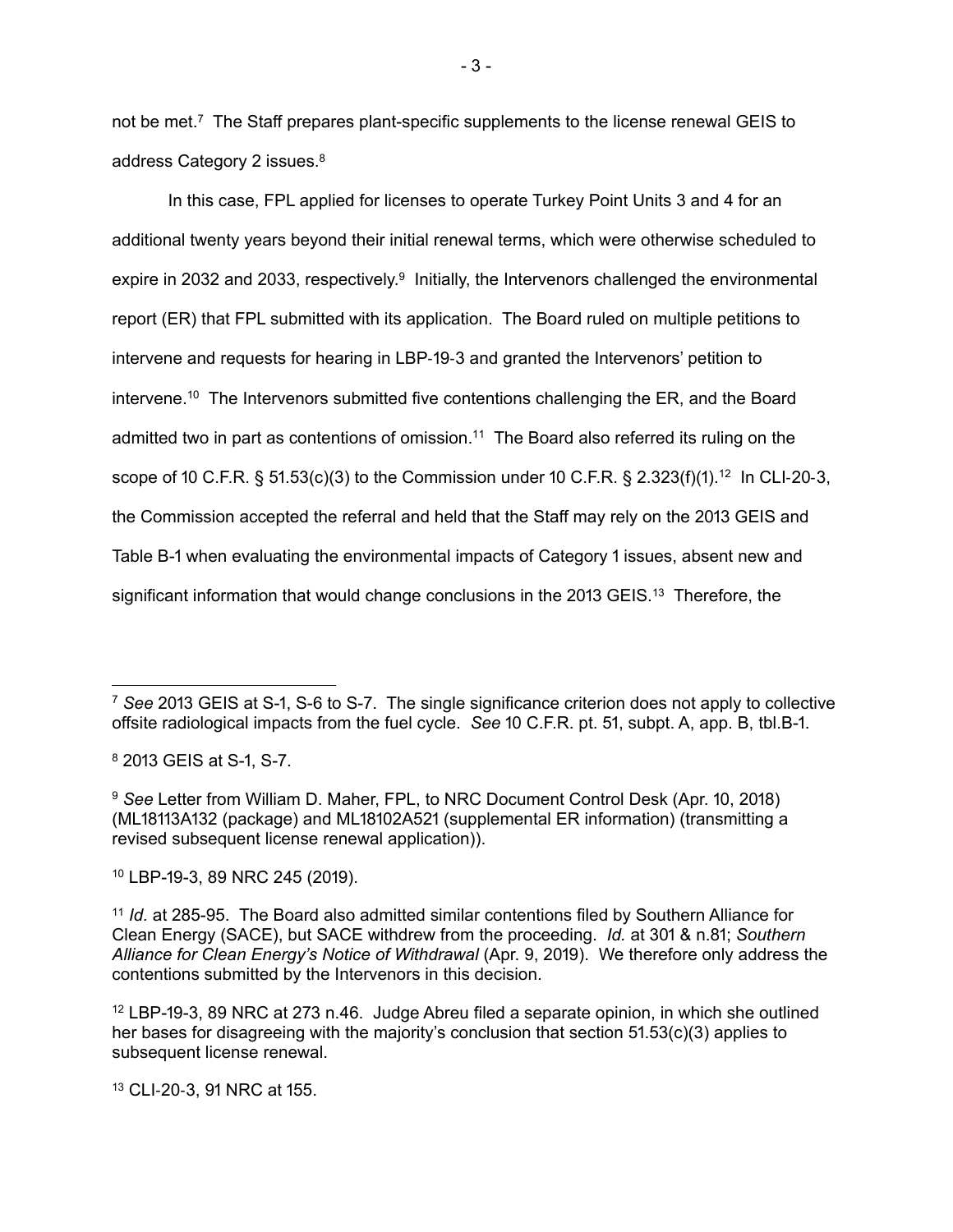Commission held, any challenge to Category 1 issues in a subsequent license renewal proceeding would need to be accompanied by a rule waiver petition.14

In CLI-20-3, the Commission affirmed the Board's determination that the regulatory language is ambiguous because it does not direct or prohibit the application of section 51.53(c)(3) to subsequent license renewal applicants.<sup>15</sup> The decision in CLI-20-3 also rested, in part, on a concern that the application of section  $51.53(c)(3)$  to only initial license renewal applicants would render that provision incompatible with the other license renewal provisions.<sup>16</sup> Further, the Commission decided that the regulatory history supported the conclusion that subsequent license renewal applicants can rely on the GEIS and Table B-1 when analyzing Category 1 issues. The Commission relied on the fact that the glossary in the 2013 GEIS defines "license renewal term" as "[t]hat period of time past *the original or current license term*  for which the renewed license is in force" to find that the 2013 GEIS covers environmental impacts during any license renewal term—either initial or subsequent.<sup>17</sup> The Commission also cited to the regulatory analysis that accompanied the 2013 GEIS and the associated Part 51 revisions and opined that the cost-justification recommendation in the regulatory analysis was based on an understanding that the 2013 GEIS covered both initial and subsequent license renewal applications.18 In addition, the Commission reasoned that "[b]ecause the regulations at

<sup>14</sup> *Id.*

15 *Id.* at 141.

17 *Id.* at 146 (citing 2013 GEIS at 7-27) (emphasis added).

<sup>18</sup> *Id.* at 146-47. The Commission also noted that Regulatory Guide 4.2 does not distinguish between initial and subsequent license renewal applicants, and the Staff sought public comments on this guidance as part of the revisions to Part 51 in 2013. *Id.* at 150-51 (citing "Preparation of Environmental Reports for Nuclear Power Plant License Renewal Applications," Regulatory Guide 4.2, supp. 1, rev. 1 (June 2013), at 25 (ML13067A354) (Regulatory Guide 4.2)).

 $-4 -$ 

<sup>16</sup> *Id.*; see also id. at 142-44 (discussing section 51.95, which applies to postconstruction EISs, and section 51.71, which applies to draft EISs).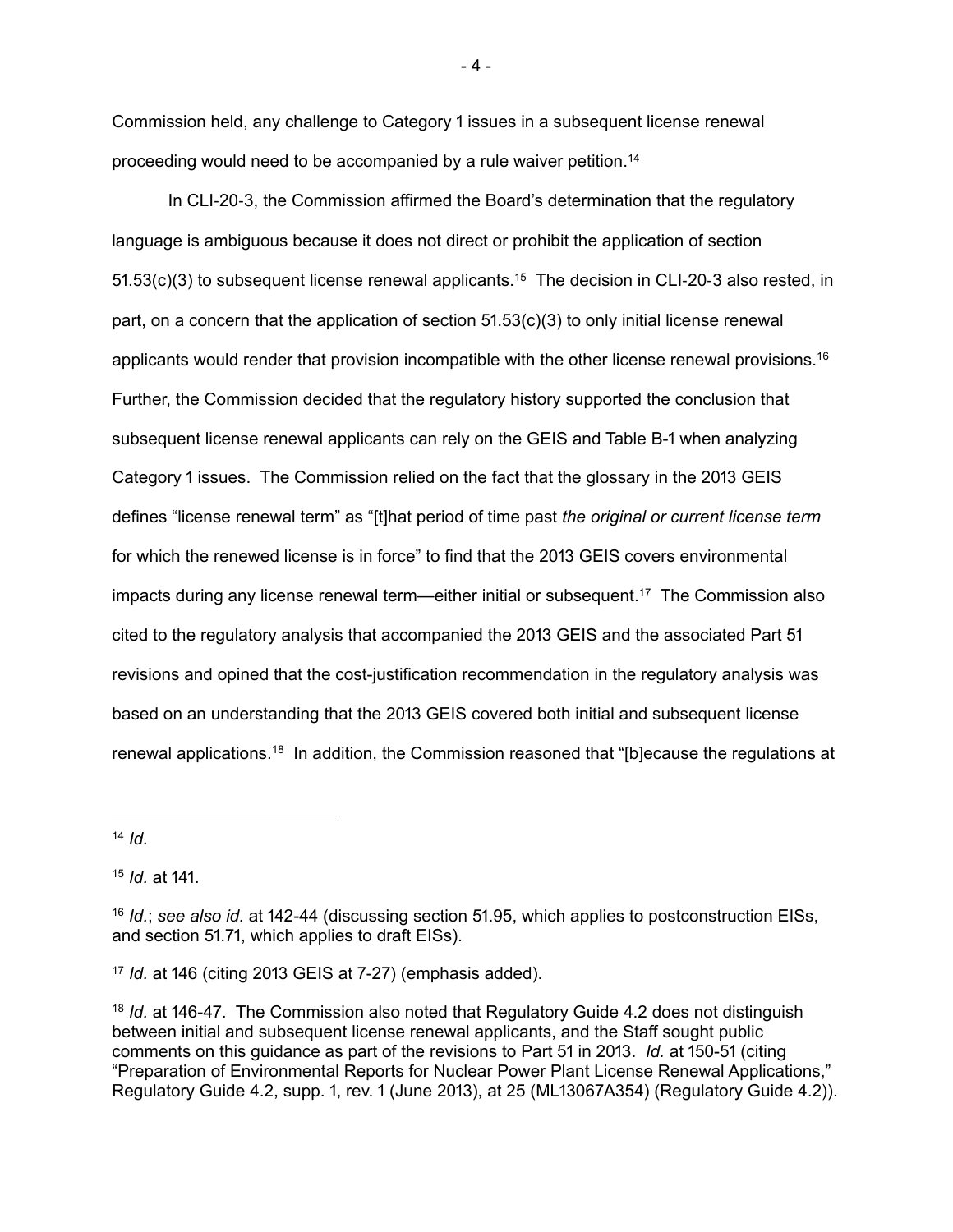issue codify the 2013 GEIS, the prior regulatory history [related to the 1991 proposed rule and 1996 final rule] is a less reliable guide than that accompanying the 2013 rulemaking, which is the 'latest expression of the rulemakers' intent.'"19

After the Board admitted the two environmental contentions, the Staff issued the Draft Supplemental Environmental Impact Statement (Draft SEIS) for Turkey Point Units 3 and 4. Pursuant to the migration tenet, the Intervenors' admitted contentions became challenges to the Draft SEIS.<sup>20</sup> In LBP-19-6, the Board granted FPL's motion to dismiss the admitted contentions as moot based on new information in the Draft  $SEIS<sup>21</sup>$  The Intervenors next sought a rule waiver and admission of six newly proffered environmental contentions, two amended and four new contentions, based on the Draft SEIS.<sup>22</sup> In LBP-19-8, the Board rejected the Intervenors' requests and terminated the proceeding at the Board level. The Intervenors appealed all three of the Board decisions dismissing or finding inadmissible their contentions.23

<sup>21</sup> *Id.* at 20-21, 26.

<sup>22</sup> *Natural Resources Defense Council's, Friends of the Earth's, and Miami Waterkeeper's Amended Motion to Migrate Contentions & Admit New Contentions in Response to NRC Staff's Supplemental Draft Environmental Impact Statement* (revised June 28, 2019), at 1-2 & n.3 (Motion to Migrate and Admit Amended and New Contentions). The Board found that its decision in LBP-19-6 rendered moot that portion of the motion that sought to migrate Contentions 1-E and 5-E as originally admitted. LBP-19-8,  $90$  NRC 139, 148 n. $9$  (2019).

<sup>23</sup> *Friends of the Earth's, Natural Resources Defense Council's, and Miami Waterkeeper's Petition for Review of the Atomic Safety and Licensing Board's Rulings in LBP-19-3 and LBP-19-06 (Aug. 9, 2019); Friends of the Earth's, Natural Resources Defense Council's, and Miami Waterkeeper's Petition for Review of the Atomic Safety and Licensing Board's Ruling in LBP-19-08* (Nov. 18, 2019).

<sup>&</sup>lt;sup>19</sup> *Id.* at 148-49 (citation omitted).

<sup>&</sup>lt;sup>20</sup> LBP-19-6, 90 NRC 17, 20 (2019).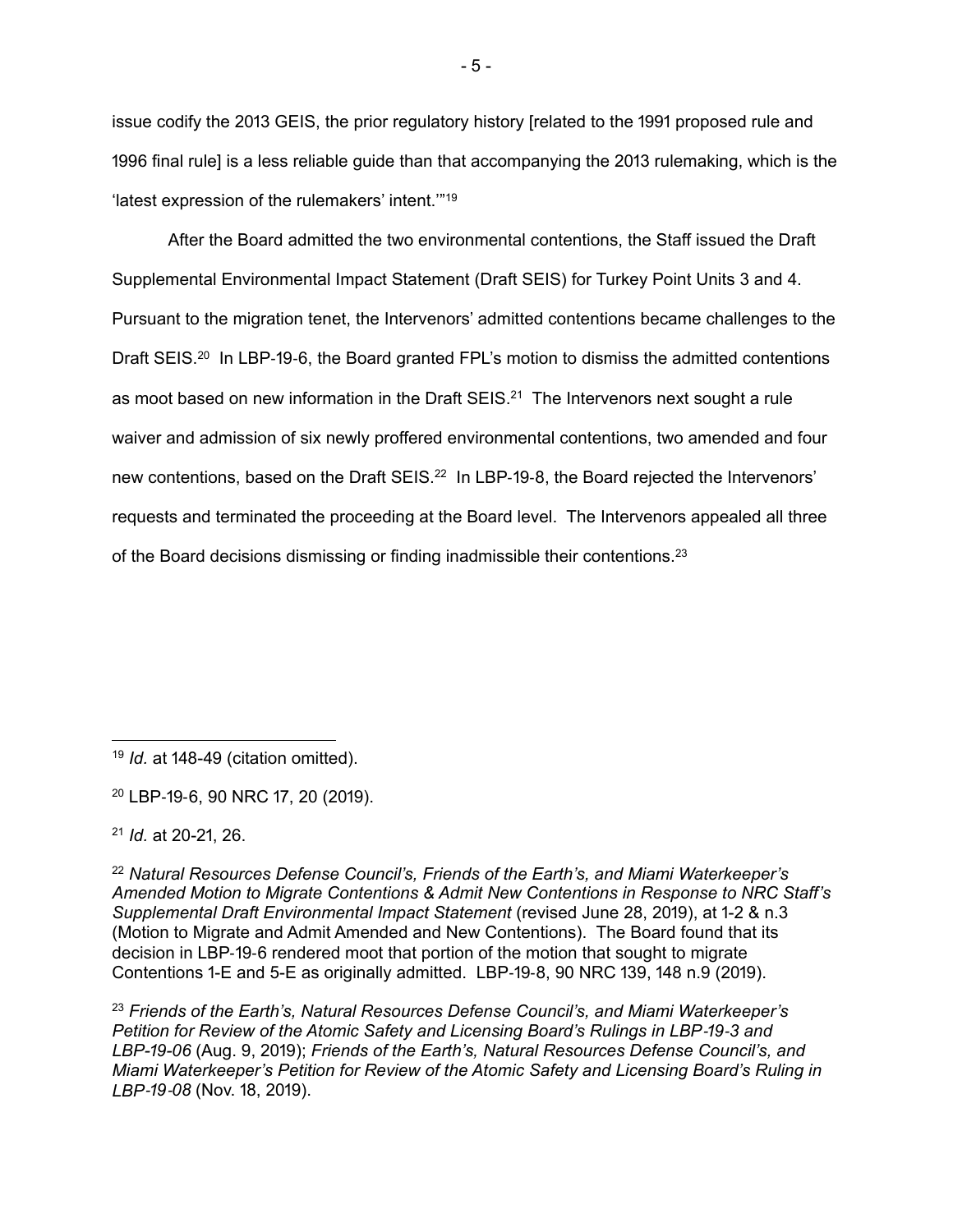# **II.** DISCUSSION

# **A. Reconsideration of CLI-20-3**

As we considered the Intervenors' appeals, we also had occasion to reconsider the Commission's decision in CLI-20-3. The authority to reconsider our actions is inherent in our authority to make them in the first instance.<sup>24</sup> Because the proceeding is still open, we can modify, suspend, or revoke FPL's license, as appropriate.<sup>25</sup> Agencies may change positions and interpretations, so long as they explain their reasoning for doing so.26

Commissioner Baran dissented in CLI-20-3, and Commissioner Baran and Commissioner Hanson also dissented in part in the *Peach Bottom* proceeding, where the majority adhered to the decision in CLI-20-3 on the interpretation of section  $51.53(c)(3).^{27}$  Based on the legal analysis described in these dissents and summarized below, we reverse the Commission's holding in CLI-20-3. We hold that the 2013 GEIS does not cover the subsequent license renewal period and that section  $51.53(c)(3)$  does not apply to subsequent license renewal applicants. Therefore, the Staff may not exclusively rely on the 2013 GEIS and Table B-1 for the evaluation of environmental impacts of Category 1 issues. As we noted when

<sup>24</sup> *See Entergy Nuclear Vermont Yankee, LLC, and Entergy Nuclear Operations, Inc.* (Vermont Yankee Nuclear Power Station), CLI-16-12, 83 NRC 542, 558 (2016) (reconsideration of direction to the Staff provided in a staff requirements memorandum).

<sup>&</sup>lt;sup>25</sup> Amergen Energy Co., LLC (Oyster Creek Nuclear Generating Station), CLI-8-13, 67 NRC 396, 400 (2008) ("A license renewal may be set aside (or appropriately conditioned) even after it has been issued, upon subsequent administrative or judicial review.").

<sup>26</sup> See e.g., South Shore Hosp., Inc. v. Thompson, 308 F.3d 91, 102 (1st Cir. 2002); *cf. Pepper v. United States*, 562 U.S. 476, 506-507 (2011) (citing *Arizona v. California*, 460 U.S. 605, 618 (1983); *Agostini v. Felton*, 521 U.S. 203, 236 (1997)) (holding that a court need not apply the "law of the case" doctrine if it is "convinced that [its prior decision] is clearly erroneous and would work a manifest injustice.").

<sup>&</sup>lt;sup>27</sup> CLI-20-3, 91 NRC at 159-166 (Baran, C., dissenting); *Exelon Generation Co., LLC* (Peach Bottom Atomic Power Station, Units 2 and 3), CLI-20-11, 92 NRC 335, 348-50 (2020) (Baran, C. and Hanson, C., dissenting in part). Judge Abreu dissented from the majority position in LBP-19-3 that section  $51.53(c)(3)$  applies to subsequent license renewal. LBP-19-3, 89 NRC at 303-315 (Abreu, J., concurring in part and dissenting in part).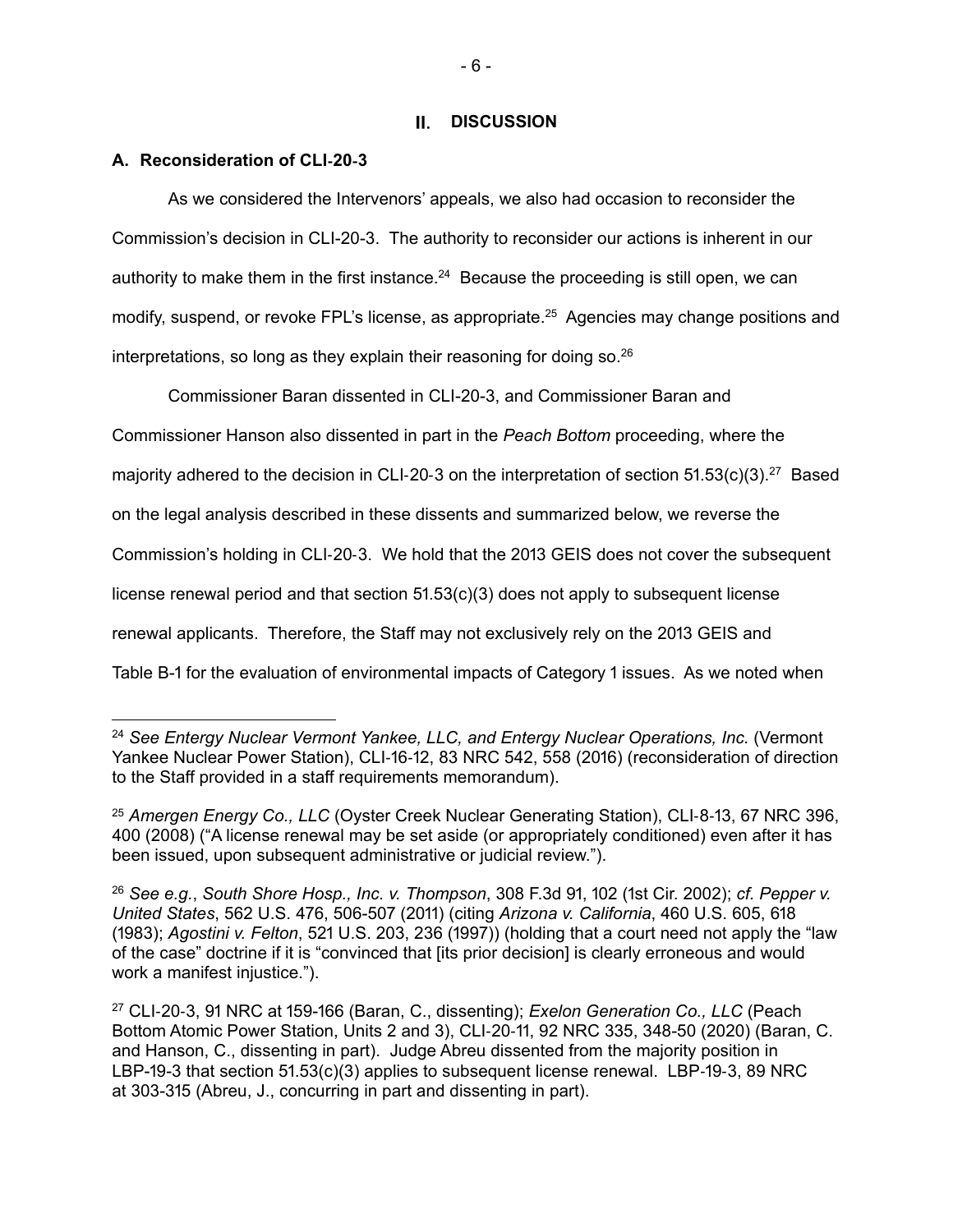we accepted the referred ruling from the Board, this issue is significant and affects other proceedings.

Upon further consideration of the issue, we find that reversal of CLI-20-3 aligns our interpretation with the plain language of the regulation and with the requirements of the Administrative Procedure Act (APA) and NEPA. Because the rule language is clear on its face, it is unnecessary to resort to other sources to discern its meaning. $28$  Further, we find that CLI-20-3 relied too heavily on individual statements in the 2013 updates to Part 51 and the GEIS and other agency documents from that timeframe and read them out of context with the remainder of the rule's history.<sup>29</sup> The 2013 updates built on the 1996 rule and 1996 GEIS and must be interpreted in that context.<sup>30</sup> Section 51.53 was promulgated through notice-and-

 $29$  For example, CLI-20-3 references Commission Paper SECY-14-0016, in which the Staff advised us that it "believes the license renewal process and regulations are sound and can support subsequent license renewal; however, the staff has identified several areas that should be modified in the existing rule to allow for a more predictable review process." "Ongoing Staff Activities to Assess Regulatory Considerations for Power Reactor Subsequent License Renewal," Commission Paper SECY-14-0016 (Jan. 31, 2014), at 1 (ML14050A306). But none of the Staff's proposed rule modifications related to the environmental review. The Staff did not recommend updates to Part 51 "because environmental issues can be adequately addressed by the existing GEIS and through future GEIS revisions." *Id.* at 5. The Commission did not approve the Staff's recommendation to initiate rulemaking for power reactor subsequent license renewal on non-environmental issues and did not offer any comment on the adequacy of environmental regulations. Staff Reguirements—SECY-14-0016—Ongoing Staff Activities to Assess Regulatory Considerations for Power Reactor Subsequent License Renewal (Aug. 29, 2014) (ML14241A578).

30 CLI-20-3 examined how different Part 51 provisions interacted with one another. CLI-20-3, 91 NRC at 142-44. Section 51.71(d) directs the Staff, when preparing any draft SEIS under section  $51.95(c)$ , to "rely on conclusions as amplified by the supporting information in the GEIS or issues designated as Category 1 in appendix B to subpart A of this part." 10 C.F.R. § 51.71(d). And section  $51.95(c)(4)$  directs the Staff, adjudicatory officers, and the Commission to "integrate" the conclusions in the generic environmental impact statement for issues designated as Category 1 with information developed for those Category 2 issues applicable to the plant under §  $51.53(c)(3)(ii)$  and any new and significant information." 10 C.F.R. §  $51.95(c)(4)$ . These references to the GEIS in sections  $51.71$  and  $51.95$ , along with section  $51.53(c)$ , were added when Part 51 was revised in 1996. As such, and contrary to the analysis in CLI-20-3, they must be read in that context and are applicable to an initial license renewal period. See 1991

<sup>&</sup>lt;sup>28</sup> See Perez v. Mortg. Bankers Ass'n, 575 U.S. 92, 104-05 (2015) (quoting *Christensen v. Harris Cty.*, 529 U.S. 576, 588 (2000)).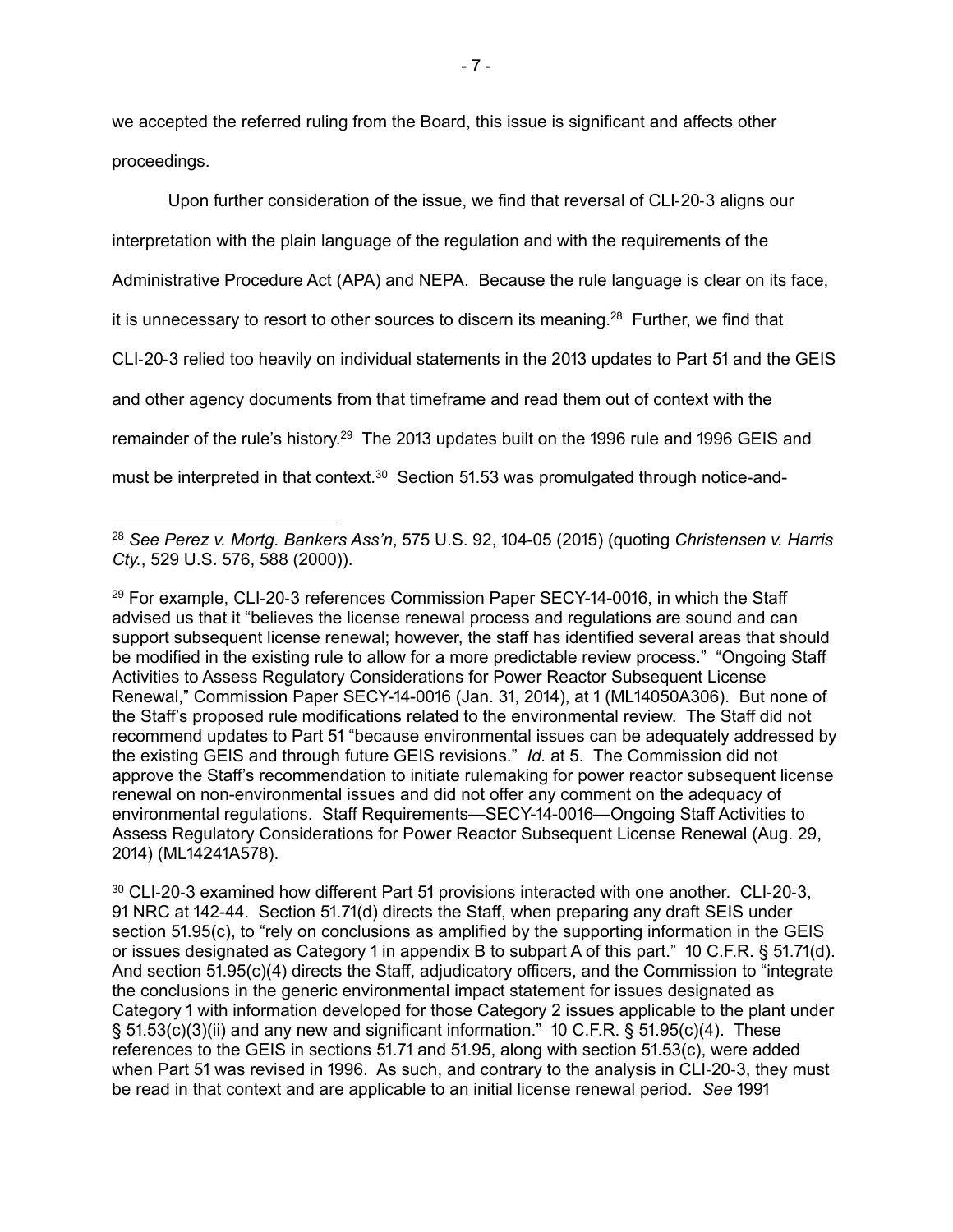comment rulemaking and any amendments to that rule must also occur through notice-andcomment rulemaking.31

#### **B. Basis for Our Interpretation of Section 51.53 and the GEIS**

Section  $51.53(c)(1)$  applies to "[e]ach applicant for renewal of a license to operate a nuclear power plant under part  $54$ ," and section  $51.53(c)(2)$  includes requirements for the ER that must be submitted by any such applicant.<sup>32</sup> Under section  $51.53(a)$ , this ER may incorporate by reference information contained in an NRC staff-prepared final GEIS. By contrast, section  $51.53(c)(3)$  narrows the scope of license renewal applicants to which it applies and speaks only to "those applicants seeking an *initial* renewed license and holding an operating license, construction permit, or combined license as of June 30, 1995."<sup>33</sup> Contrary to the Board's assertion (and the Commission's previous determination in CLI-20-3), the regulation is not silent as to whether subsequent license renewal applicants can take advantage of the provisions of section  $51.53(c)(3).34$  The structure and language of the rule indicate that the provisions of  $51.53(c)(1)$  and  $(c)(2)$  apply to all license renewal applicants, including those for subsequent license renewal, but section  $51.53(c)(3)$  only applies to initial license renewal applicants. The fact that the Commission deliberately confined the applicability of section  $51.53(c)(3)$  to initial license renewal applicants (and subsequently declined to change this language, even when editing other parts of the provision through notice-and-comment rulemaking) reflects an intent—on which the public certainly would have been justified in

 $- 8 -$ 

Proposed Rule, 56 Fed. Reg. at 47,017 ("[T]he part 51 amendments apply to one renewal of the initial license.").

<sup>31</sup> *Christensen*, 529 U.S. at 588.

 $32$  10 C.F.R. § 51.53(c)(1)-(2).

 $33$  *Id.* §  $51.53(c)(3)$  (emphasis added).

<sup>34</sup> See LBP-19-3, 89 NRC at 265.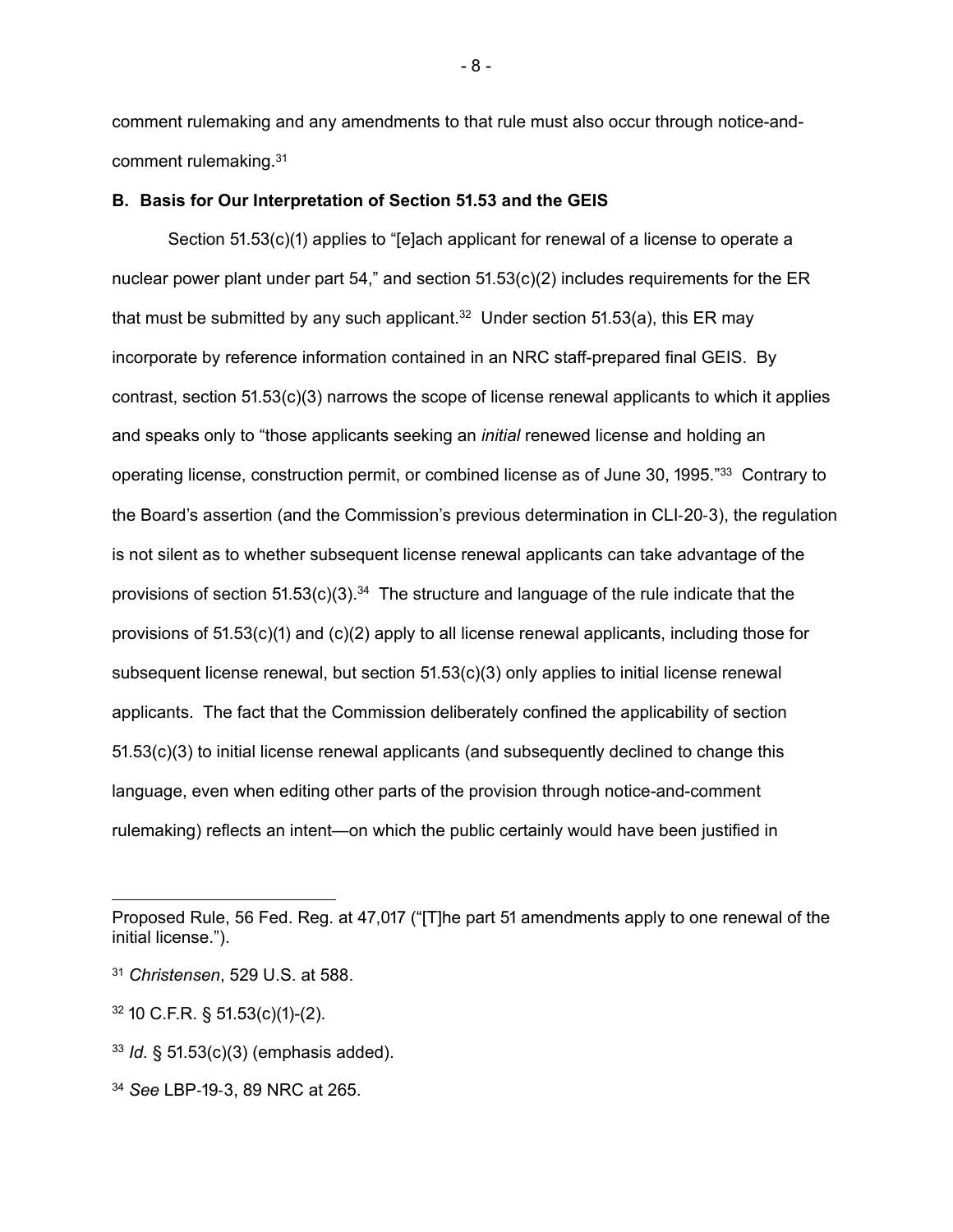relying—not to relieve subsequent license renewal applicants, and ultimately the NRC Staff, of the obligation to consider Category 1 issues on a plant-specific basis.

We acknowledge that there is language in the regulatory analysis accompanying the 2013 revisions to Part 51 based on the 2013 GEIS suggesting a contrary view of the meaning of section 51.53.<sup>35</sup> In the regulatory analysis, the Staff included prospective subsequent license renewal applicants as "affected licensees."<sup>36</sup> But the regulatory analysis is not the regulation and cannot be used to change the plain meaning of the regulation.<sup>37</sup>

Moreover, we cannot interpret our regulations in a manner that conflicts with our NEPA responsibility. NEPA requires the NRC to discuss the environmental impacts of the proposed action, which is the operation of Turkey Point for an additional twenty years beyond the expiration of its renewed licenses. NRC rules codified the findings of the GEIS and designated certain topics as Category 1 issues that the Staff had considered and evaluated when drafting the GEIS. We cannot retroactively decide that the GEIS covered impacts of subsequent license renewal. As discussed below, the 1996 GEIS indicated that its scope was limited to one period of license renewal. Although there are some ambiguous statements in the text of the 2013 GEIS, these isolated cases of ambiguous text are clearly outweighed by the numerous definitive

<sup>35</sup> *See* "Final Rule: Revisions to Environmental Review for Renewal of Nuclear Power Plant Operating Licenses," Commission Paper SECY-12-0063 (Apr. 20, 2012) (ML110760045 (package)), Encl. 2 at 25 (ML110760321) (Regulatory Analysis); *Applicant's Surreply to New Arguments Raised in Reply Pleadings (Sept. 20, 2018), at 11-12 (FPL Surreply); NRC Staff's Response to the Applicant's Surreply and the Petitioners' Response, Regarding the Applicability of 10 C.F.R. § 51.53(c)(3) to Subsequent License Renewal Applications (Nov. 2, 2018), at 8-9, 11-*12. The Board also notes that some NRC guidance documents discuss license renewal broadly and do not distinguish between initial and subsequent license renewal. *See LBP-19-3, 89 NRC* at 271 & n.42 (discussing Regulatory Guide 4.2 and "Standard Review Plans for Environmental Reviews for Nuclear Power Plants" (Final Report), NUREG-1555, Supplement 1: Operating License Renewal, rev. 1 (June 2013) (ML13106A246)).

<sup>36</sup> Regulatory Analysis at 25.

 $37$  The regulatory analysis is also not the agency's NEPA analysis, and the reference to subsequent license renewal applicants as affected licensees in the regulatory analysis does not fulfill NEPA's mandate to disclose the environmental impacts of subsequent license renewal.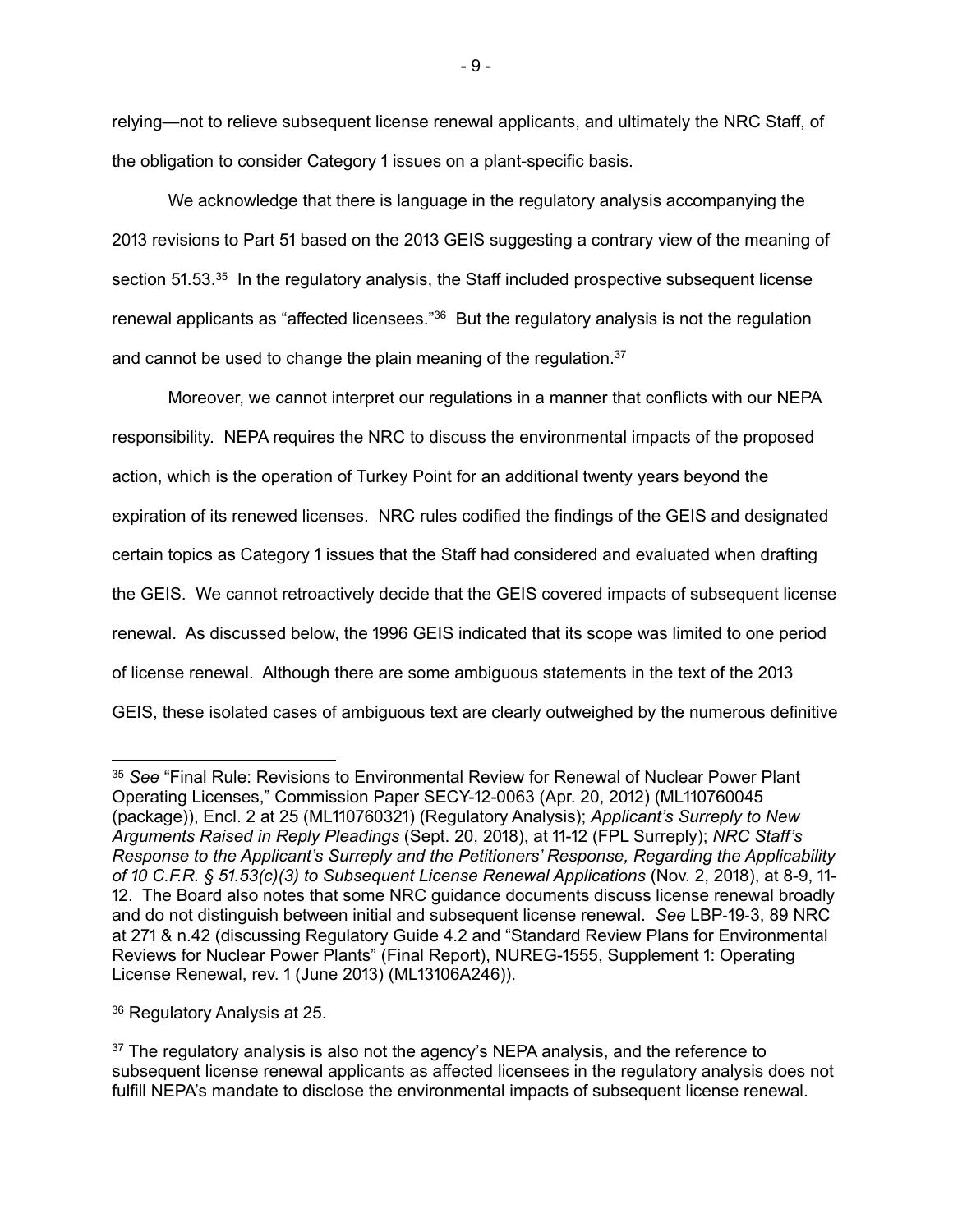other statements in the GEIS that the document only examined the environmental impacts of a single, twenty-year license renewal and the lack of statements indicating that the scope of the 2013 GEIS was expanded from the original version. Even if the Staff had intended to address subsequent license renewal in the 2013 GEIS, the occasional ambiguous phrasing did not put the public on notice of such an intention, particularly given the language in section  $51.53(c)(3)$ confining its applicability to initial license renewal applicants.<sup>38</sup> To provide a meaningful opportunity for public comment, the agency must adequately describe its intentions to the public.39

# *ਃ. Part ਇਃ*

In the statements of consideration (SOC) to the 1991 proposed rule for the Part 51

revisions, the Commission explicitly described the rule as applying only to initial renewals and

not subsequent license renewals, in contrast with Part 54.40 The 1996 final rule made no

change to this representation.<sup>41</sup> The SOC for the 1996 final rule stated that the final rule "is

<sup>&</sup>lt;sup>38</sup> NEPA obligates an agency "to consider every significant aspect of the environmental impact of a proposed action," and to "inform the public that it has indeed considered environmental concerns in its decisionmaking process." *Baltimore Gas & Elec. Co. v. Nat. Res. Def. Council, Inc.*, 462 U.S. 87, 97 (1983).

<sup>39</sup> See 40 C.F.R. § 1502.1 ("[The EIS] shall provide full and fair discussion of significant environmental impacts and shall inform decisionmakers and the public of reasonable alternatives that would avoid or minimize adverse impacts or enhance the quality of the human environment.").

<sup>40</sup> Environmental Review for Renewal of Operating Licenses; Proposed Rule, 56 Fed. Reg. 47,016, 47,017 (Sept. 17, 1991) ("The part 54 rule could be applied to multiple renewals of an operating license for various increments. However, the part 51 amendments apply to one renewal of the initial license for up to 20 years beyond the expiration of the initial license.") (1991 Proposed Rule); *see also id.* at 47,020 (The GEIS will "characterize the nature and magnitude of impacts and other issues that will result from the refurbishments necessary for license renewal and the potential environmental impacts of operating plants for 20 years beyond their current 40-year licensing limit.").

<sup>&</sup>lt;sup>41</sup> See 1996 Final Rule, 61 Fed. Reg. at 28,468-69 (summarizing changes to the rule).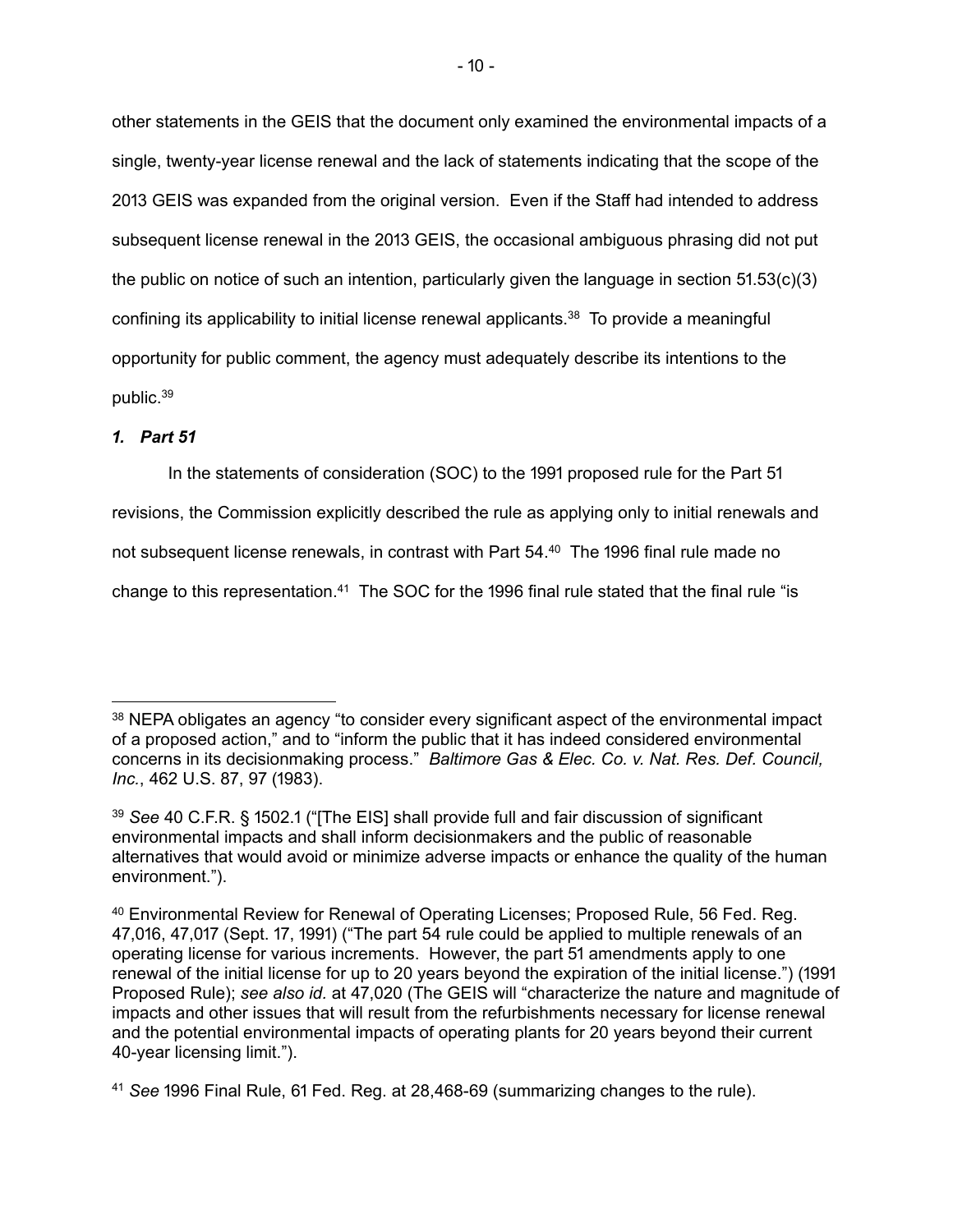consistent with the generic approach and scope of the proposed" rule.<sup>42</sup> Most importantly, the 1996 final rule retained the restriction that only "applicants seeking an *initial* renewal license" need not consider alternatives for reducing adverse environmental impacts for Category 1 issues in Table B-1.<sup>43</sup> This restriction remains in the current regulation.

In 2009, the NRC published its proposed rule amending Part 51, including updating Table B-1 and "other related provisions in Part 51 (e.g., § 51.53(c)(3))."<sup>44</sup> The NRC proposed revisions to section 51.53(c)(3), but it did not seek to change the phrase "for those applicants seeking an initial renewed license."<sup>45</sup> Neither the proposed rule nor the 2013 final rule indicated an expansion in the temporal scope of the 2013 GEIS to account for subsequent license renewal. In fact, subsequent license renewal is not mentioned at all.

FPL argued to the Board that the NRC's intent to review and update the GEIS and Table

B-1 on a ten-year cycle does not make sense if their applicability was limited to initial license renewals.46 We disagree. Many reactors could have submitted applications for initial license renewal ten years or more after the Part 51 revisions were finalized in 1996. In fact, plants at

44 Revisions to Environmental Review for Renewal of Nuclear Power Plant Operating Licenses; Proposed Rule, 74 Fed. Reg. 38,117, 38,117 (July 31, 2009).

45 See id. at 38,128, 38,132. In addition, the section-by-section analysis in the 2013 final rule used the phrase "applicants seeking an initial license renewal," similar to the phrase used in the rule itself—"applicants seeking an initial renewed license." 2013 Final Rule, 78 Fed. Reg. at 37,312.

46 FPL Surreply at 6.

<sup>42</sup> *Id.* at 28,468.

<sup>43</sup> *Id.* at 28,487 (emphasis added). When section 51.53 was modified in 2007 to clarify its applicability to combined license applications, there was also a slight phrasal change from "those applicants seeking an initial *renewal* license" to "those applicants seeking an initial *renewed* license." *Compare id. with* Licenses, Certifications, and Approvals for Nuclear Power Plants; Final Rule, 72 Fed. Reg. 49,352, 49,513 (Aug. 28, 2007) (emphasis added). The 2007 amendments further support the plain language interpretation of the rule—if "initial" was not intended to be a restriction, the NRC had an opportunity to remove it while it was already revising the same phrase in  $51.53(c)(3)$ .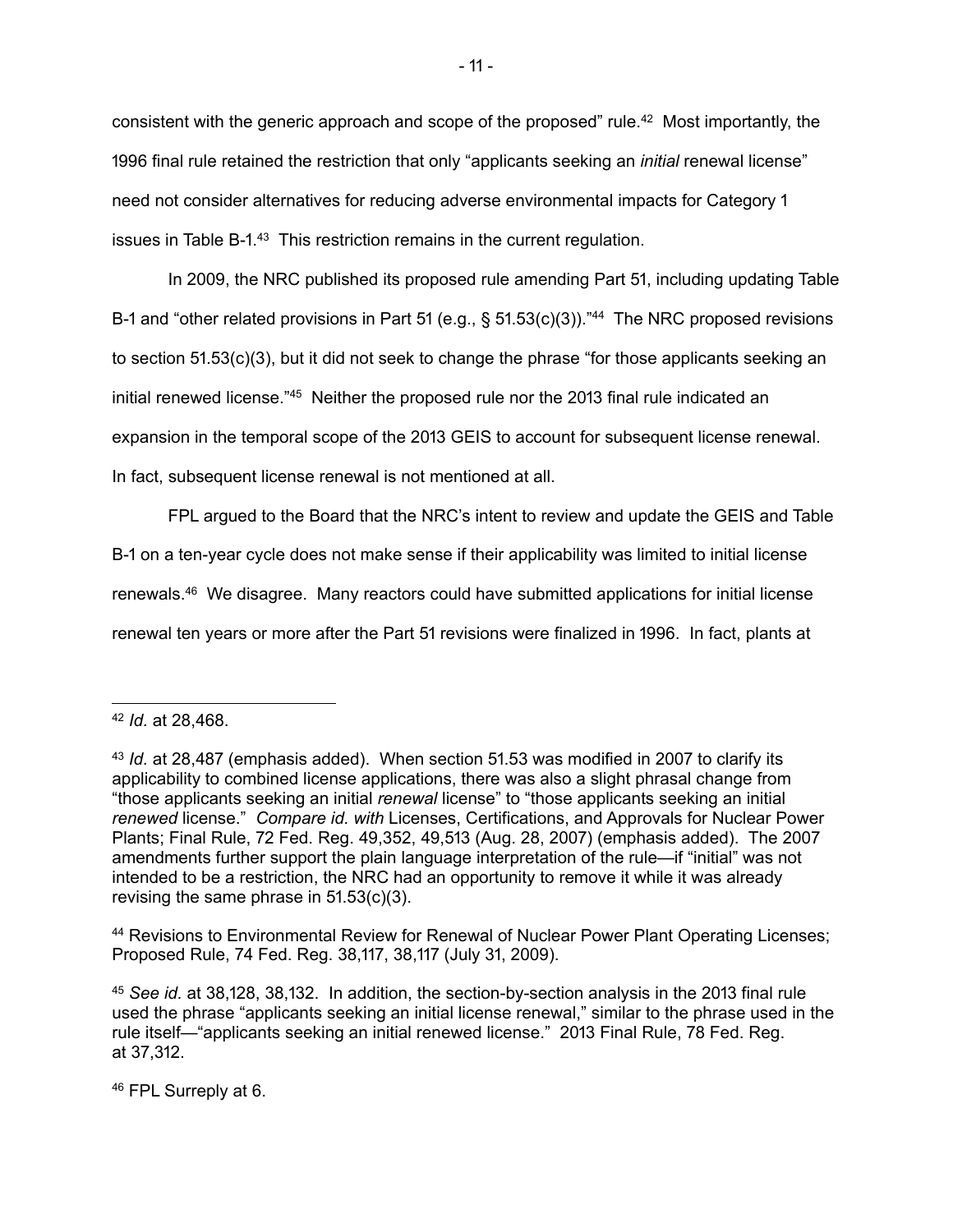thirty-three sites applied for initial license renewals in 2006 or later, with the most recent submission of a license renewal application in 2017 for River Bend Station, Unit 1.47 Therefore, updating the GEIS and Table B-1 on a ten-year cycle is consistent with the regulatory language and has ensured that the agency relies on current information when preparing supplemental EISs (SEISs) for initial license renewal applications submitted in 2006 and beyond.

## *. The License Renewal GEISs*

Neither the original 1996 GEIS nor the revised 2013 GEIS analyzed the environmental impacts of subsequent license renewal periods. The 1996 GEIS stated it "examines how [the currently operating commercial nuclear power] plants and their interactions with the environment would change if such plants were allowed to operate (under the proposed license renewal regulation 10 CFR Part 54) for a maximum of 20 years past the term of the original plant license of 40 years."<sup>48</sup> The 1996 GEIS also contained a prototypic license renewal schedule, which contemplated an initial license and a single, renewed license: "The new license would go into effect at that point, covering the balance of the original 40-year term, as well as the additional 20-year term."<sup>49</sup> There was no mention of a potential subsequent license renewal term.

The 2013 GEIS contained language indicating its scope was limited to an initial period of license renewal. For example, Appendix E on postulated accidents stated the following:

> Since the NRC's understanding of severe accident risk has evolved since issuance of the 1996 GEIS, this appendix assesses more recent information on severe accidents that might alter the conclusions in Chapter 5 of the 1996 GEIS. This revision considers how these developments would affect the conclusions in the 1996 GEIS and provides comparative data where appropriate. This revision does not attempt to provide new

48 1996 GFIS at 2-1

<sup>49</sup> *Id.* at 2-36. This sixty-year schedule is supported by additional information in Appendix B to the 1996 GEIS, where the Staff also assumed a total plant life of sixty years. *Id.* at B-52.

<sup>47</sup> NRC, Status of Initial License Renewal Applications and Industry Initiatives, https://www.nrc.gov/reactors/operating/licensing/renewal/applications.html (last visited Feb. 2,  $2022$ ).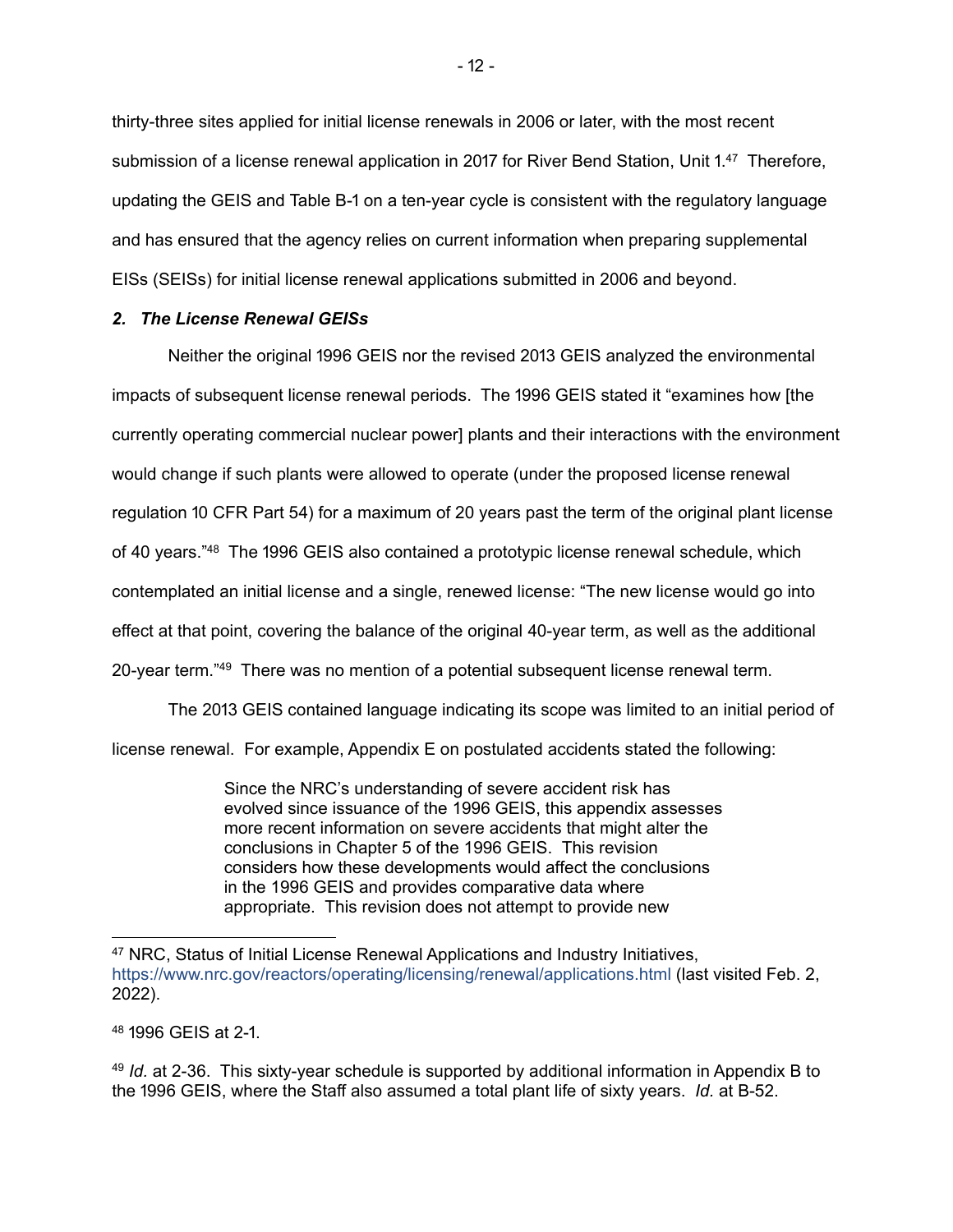quantitative estimates of severe accident impacts. In addition, *the revision only covers one initial license renewal period for each plant (as did the 1996 GEIS)*. Thus, the population projections, meteorology, and exposure indices used in the 1996 GEIS are assumed to remain unchanged for purposes of this analysis.<sup>50</sup>

This statement limits the scope of the analysis for this topic in both the 1996 GEIS and the 2013 GEIS. Moreover, there is no technical basis in the 1996 GEIS or the 2013 GEIS upon which to conclude that operational years sixty through eighty would have the same environmental impacts as operational years forty through sixty.

If the Staff intended to change the scope of the 2013 GEIS to include subsequent license renewal, when previous versions of the GEIS did not include this timeframe (and the limiting language set forth in section  $51.53(c)(3)$  remained unchanged), then in order to comply with NEPA and the APA this should have been clearly communicated to the public at the beginning of the updating process. The NRC cannot require members of the public to parse language in a regulatory analysis or glossary to discern that the agency is making a major shift in the scope of an EIS and rulemaking; this change must be clearly communicated to allow for proper public participation.

#### **C. Effect of Our Decision**

Administrative litigation before our agency has been pending in the *Turkey Point*  proceeding since the application for subsequent license renewal was filed.51 Consequently, FPL was aware its licenses were subject to modification, suspension, or revocation as a result of the adjudicatory process.

The interpretation we apply today is consistent with the intent and text of NEPA and the APA, as well as judicial interpretations of those laws. This decision aligns the agency interpretation of section 51.53 with the plain language of the regulation.

<sup>50</sup> *Id.* at E-2 (emphasis added).

<sup>51</sup> We are also issuing a decision today in *Peach Bottom* to provide direction to those parties.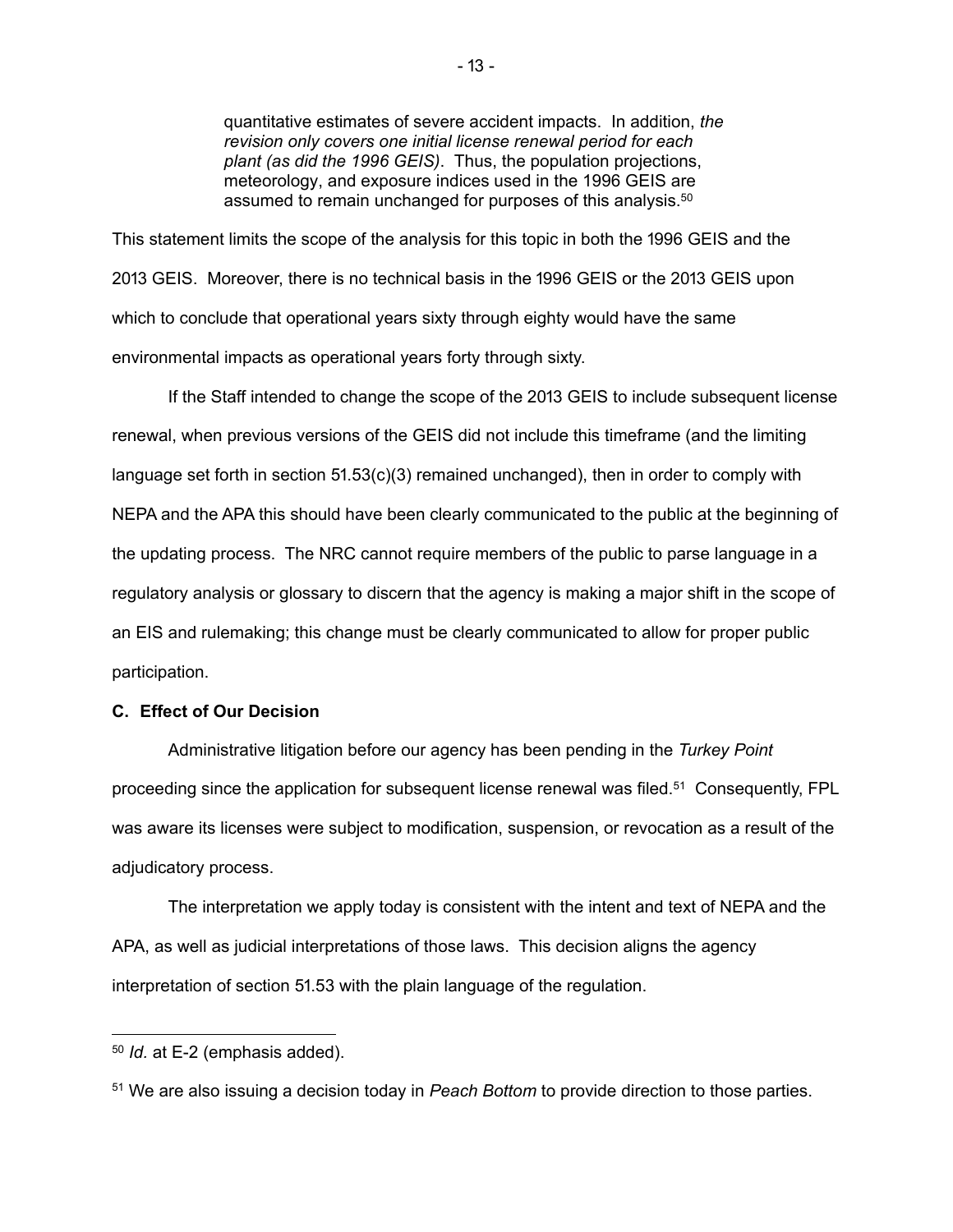We conclude that the Staff did not conduct an adequate NEPA analysis before issuing FPL licenses for the subsequent license renewal period.<sup>52</sup> While FPL's subsequently renewed licenses became immediately effective upon issuance, $53$  the environmental analysis associated with the previous licenses analyzed the impacts of operation until 2032 and 2033 for Units 3 and 4, respectively. We conclude that it is appropriate for FPL to maintain its current subsequently renewed licenses, but with shortened terms to match the end dates of the previous licenses  $(i.e., July 19, 2032, and April 10, 2033, for Units 3 and 4, respectively) until completion of the$ NEPA analysis. Accordingly, we direct the Staff to amend the licenses to this effect. Given the timeframe involved, we fully expect that the Staff will be able to evaluate the environmental impacts prior to FPL entering the subsequent license renewal period. While we recognize that FPL and other subsequent license renewal applicants have relied on CLI-20-3 and prior agency statements, our holding today will ultimately promote the agency's goals of clear communication with the public and transparency in our actions.

Consistent with this order, we will separately direct the Staff to update the GEIS to cure the NEPA deficiency by addressing the subsequent license renewal period.<sup>54</sup> We will also issue an order on the dockets of all pending subsequent license renewal proceedings to address the pending adjudicatory matters.

<sup>&</sup>lt;sup>52</sup> The Staff issued the licenses, consistent with NRC regulations, after completing its review of FPL's application, which included the issuance of a draft plant-specific SEIS for public comment, a final plant-specific SEIS, and a record of decision.

<sup>53</sup> **See 10 C.F.R. § 54.31(c).** 

<sup>&</sup>lt;sup>54</sup> We provide our direction for addressing the NEPA deficiency discussed in this order in Staff Requirements---SECY-21-0066—"Rulemaking Plan for Renewing Nuclear Power Plant Operating Licenses – Environmental Review (RIN 3150-AK32; NRC-2018-0296)" (Feb. 24, 2022) (ML22053A308). Because we have determined that the GEIS did not cover the subsequent license renewal period, the Staff cannot exclusively rely on the GEIS for Category 1 issues until environmental impacts from the subsequent license renewal term are evaluated. However, the Staff may still use the current GEIS as necessary, through tiering and incorporation by reference, in its development of subsequent license renewal NEPA documents.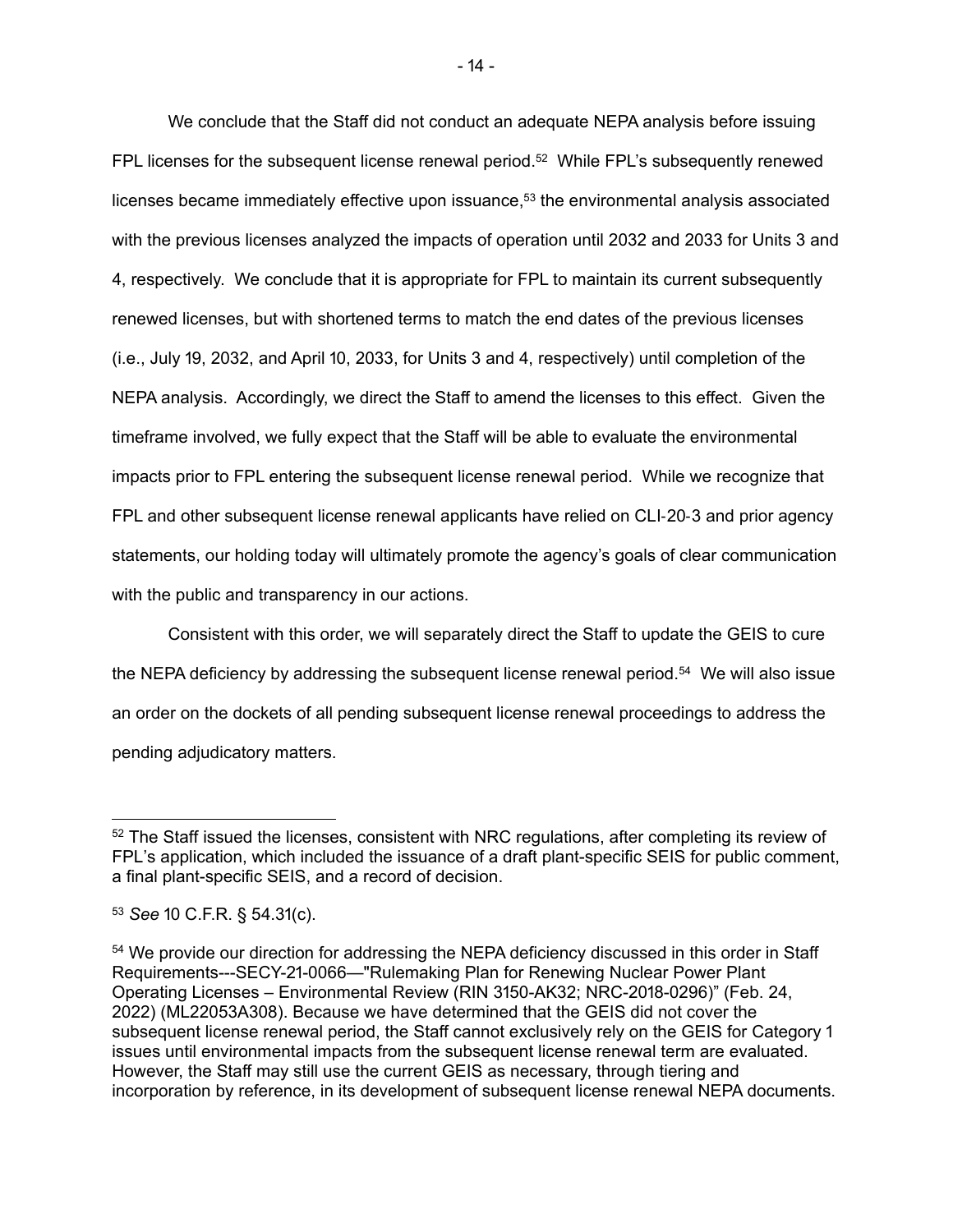In the instant matter, we direct FPL, the Staff, and the Intervenors to provide their views on any practical effects of the current licenses remaining in place with the modified end dates as well as any practical effects if the previous licenses were reinstated. After considering briefing on the issue, we will issue a subsequent order to provide additional direction, if any, to the parties regarding the status of the licenses.

#### **III. CONCLUSION**

For the reasons described above, we reverse CLI-20-3. We leave the licenses in place and *direct* the Staff to modify the expiration dates for Units 3 and 4 to 2032 and 2033, respectively. We further *direct* the parties to submit their views on the practical effects of (1) the subsequent renewed licenses continuing in place and (2) the previous licenses being reinstated by March 21, 2022. The parties' responses are due by March 31, 2022.

IT IS SO ORDERED.

**REGI** 

For the Commission

\_\_\_\_\_\_\_\_\_\_\_\_\_\_\_\_\_\_\_\_\_\_\_\_\_\_ Annette L. Vietti-Cook Digitally signed by Annette L. Vietti-Cook Date: 2022.02.24 10:08:50 -05'00'

Annette L. Vietti-Cook Secretary of the Commission

Dated at Rockville, Maryland, this 24<sup>th</sup> day of February 2022.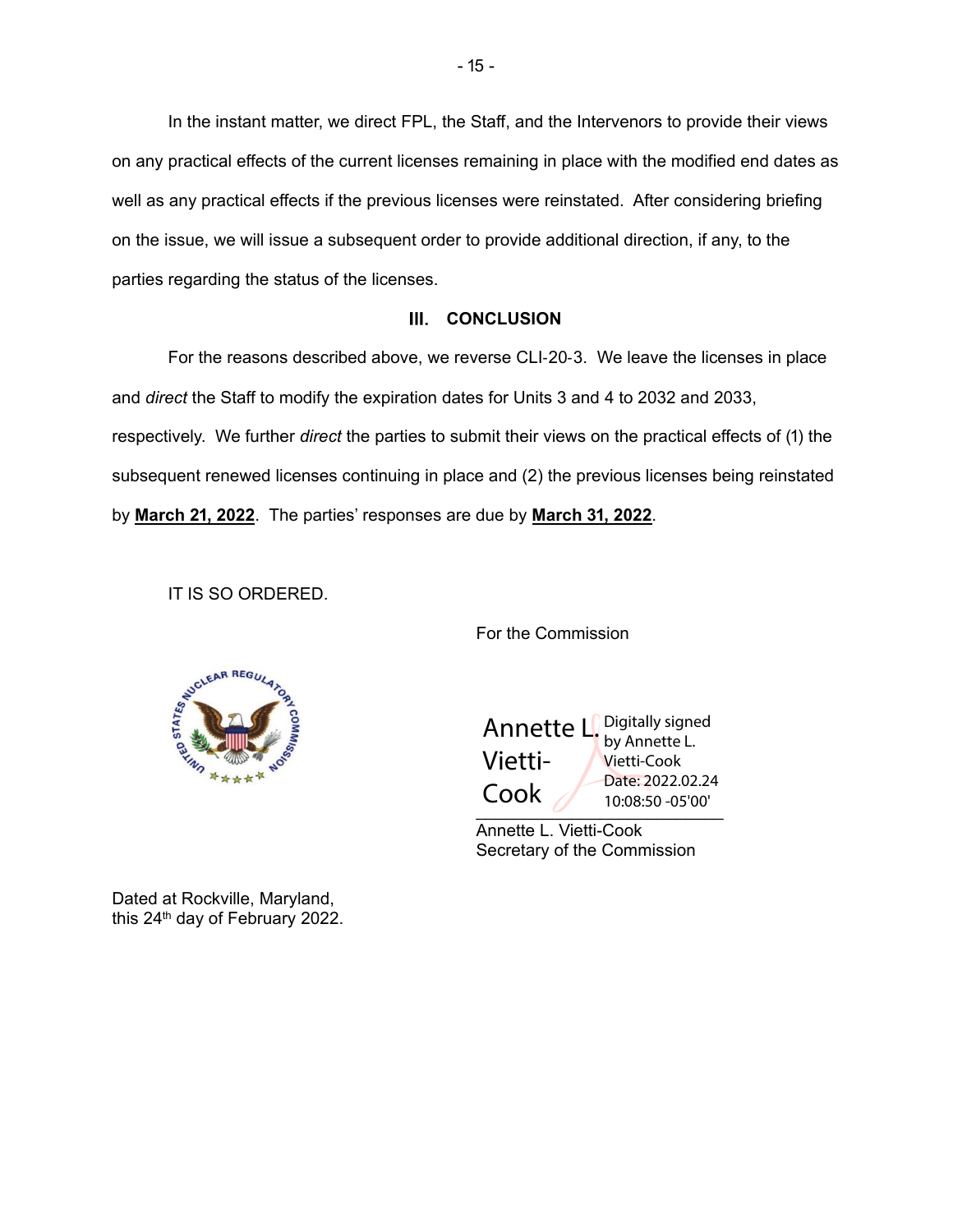#### **Commissioner Wright, dissenting in part**

I disagree with my colleagues' rationale and holding reversing our previous decision in CLI-20-3. I have serious concerns about the message this action sends to the public, applicants, licensees, and other stakeholders. Therefore, I dissent from the decision, with the narrow exception of the status of the licenses and the path forward to resolve the purported NEPA deficiency.

I continue to agree with our previous interpretation in CLI-20-3. In my view, based on regulatory ambiguity, it is appropriate to read the language of Part 51, the regulatory history, regulatory analysis, and agency guidance holistically.<sup>1</sup> This holistic analysis supports the view that 10 C.F.R.  $\S$  51.53(c)(3) applies to both initial and subsequent license renewal applications.

I view the majority's decision to reverse direction now as arbitrary and inconsistent with the NRC's Principles of Good Regulation. The majority's decision is arbitrary because my colleagues do not base the reversal on any new information or arguments beyond what we previously considered and rejected in issuing CLI-20-3. The reversal is also contrary to the NRC's Principles of Good Regulation, particularly the principles of Openness, Clarity, and Reliability. For the NRC to function as an effective and credible regulator, our stakeholders must be able to rely on our statements and positions. Such reliance is impossible when we may change our position at any time, based on nothing other than the information and arguments previously considered and rejected.

Moreover, changing course in this proceeding under these circumstances short-circuits our agency's well-established and predictable adjudicatory process, set forth in the Atomic Energy Act of 1954, as amended and detailed in our regulations.<sup>2</sup> The Atomic Safety and Licensing Board considered the specific issues of this case and held that the Generic

<sup>1</sup> CLI-20-3, 91 NRC 133, 141, 142-44, 146, 146-47, 150-51 (2020).

<sup>&</sup>lt;sup>2</sup> See 42 U.S.C. § 2239; 10 C.F.R. Part 2.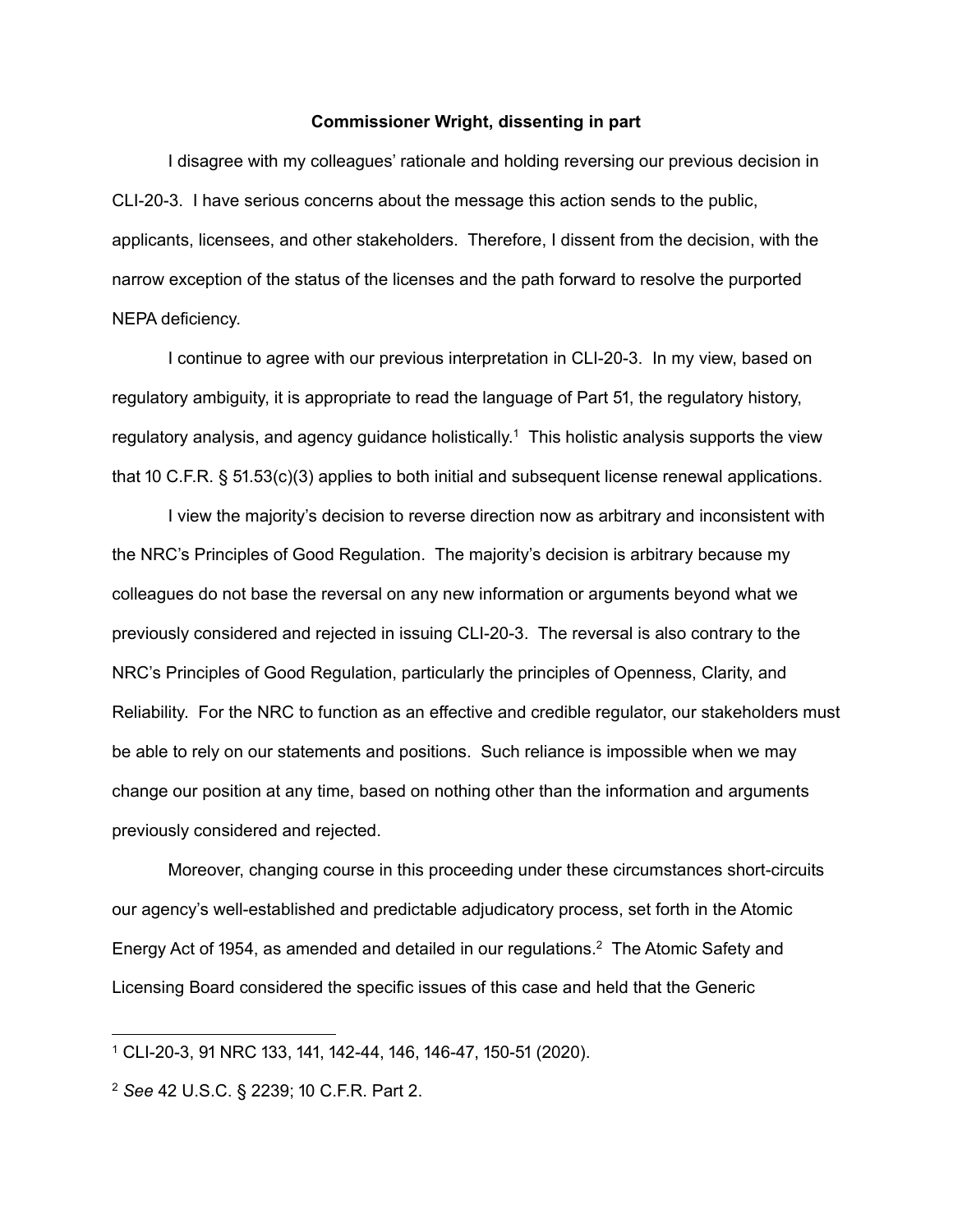Environmental Impact Statement for License Renewal of Nuclear Power Plants (GEIS) and regulation applied to subsequent license renewal.<sup>3</sup> We upheld that decision after considering all arguments and positions.<sup>4</sup> In fact, there was a previous challenge to CLI-20-3 in federal court,<sup>5</sup> and the agency would comply with any direction, remand, or adverse decision resulting from such a challenge.<sup>6</sup> Here, however, the majority is simply changing position arbitrarily.

The majority also asserts that their reversal of CLI-20-3 promotes clear communication and transparent decision-making.<sup>7</sup> I disagree and find that the reversal directly contravenes those goals. We previously clearly communicated our position on this matter in CLI-20-3. My colleagues note that "[a]gencies may change positions and interpretations, so long as they explain their reasoning for doing so."<sup>8</sup> While I agree in principle, the majority has not explained its reasoning here; rather, the majority is reversing CLI-20-3 based on information previously considered and rejected. In my view, that does not provide a sufficient basis for reversal.

While I strongly disagree with the substantive decision and the majority's rationale for reaching that decision, I join with the majority on the limited issue of the path forward. Given the majority's reversal, I agree that an equitable and efficient solution is to leave in place the subsequently renewed licenses while the Staff works to update its environmental analysis to comply with the majority's new holding. This approach imposes the least impact possible on

 $7$  CLI-22-2, 95 NRC  $\,$ , (Feb. 24, 2022) (slip op. at 14).

8 *Id.* at (slip op. at 6).

 $-2-$ 

<sup>3</sup> LBP-19-3, 89 NRC 245, 272-73 (2019).

<sup>4</sup> CLI-20-3, 91 NRC at 155.

<sup>5</sup> *See* Petition for Review, *Friends of the Earth, Natural Resources Defense Council, Inc., and Miami Waterkeeper v. U.S. Nuclear Regulatory Commission and United States of America*, No. 20-1026 (D.C. Cir. Jan. 31, 2020).

<sup>&</sup>lt;sup>6</sup> Similarly, if we were to consider new information indicating that a change in direction was necessary, we could certainly take appropriate action after considering and accounting for that new information.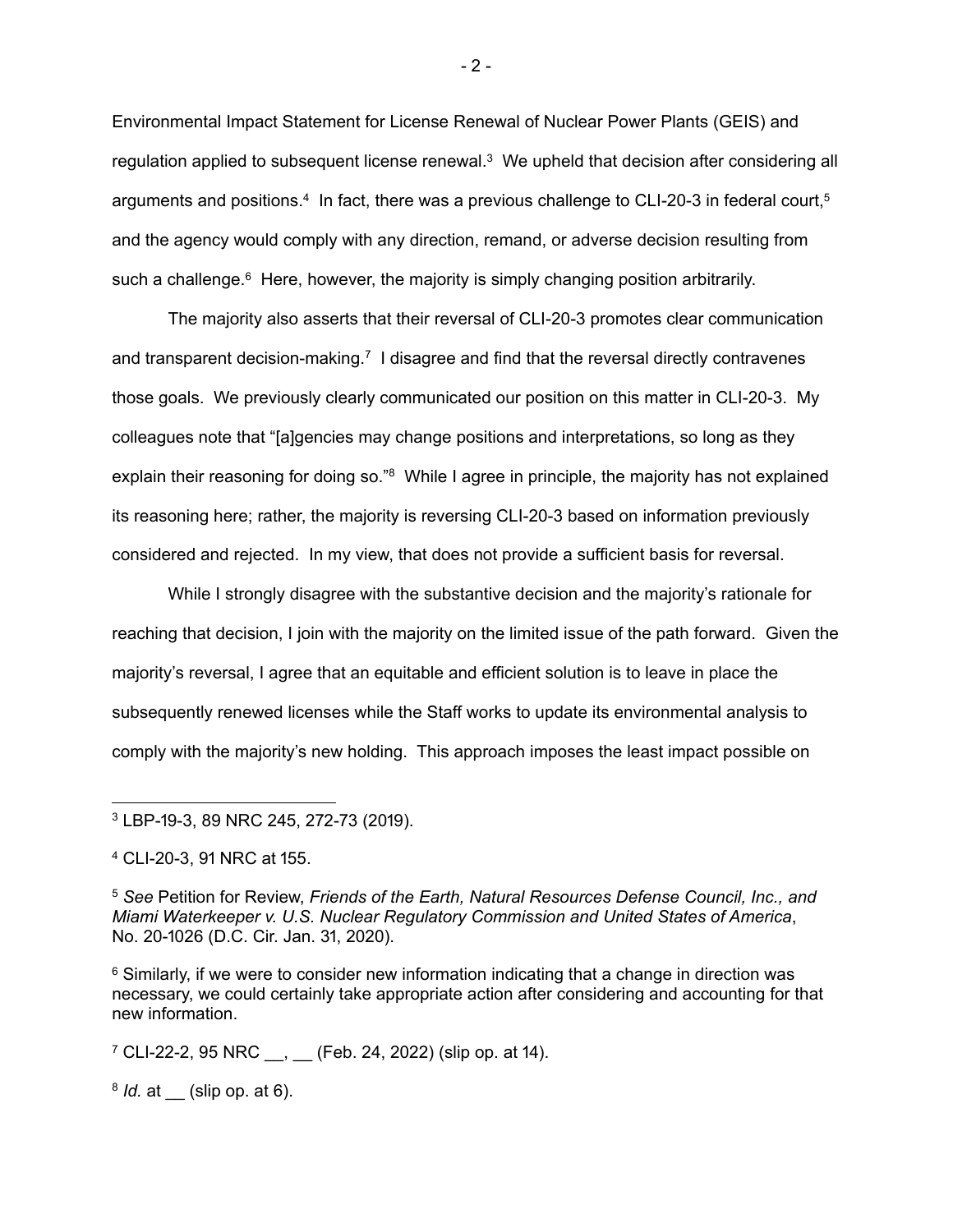stakeholders that understandably relied on our previous statements and CLI-20-3 and appropriately places the burden of curing the purported NEPA deficiency on the agency. Leaving the licenses in place also avoids jeopardizing any safety or environmental improvements that FPL may have put in place to comply with subsequently renewed licenses. Consistent with our separate direction, I expect that the Staff will work to update the GEIS as expeditiously as possible.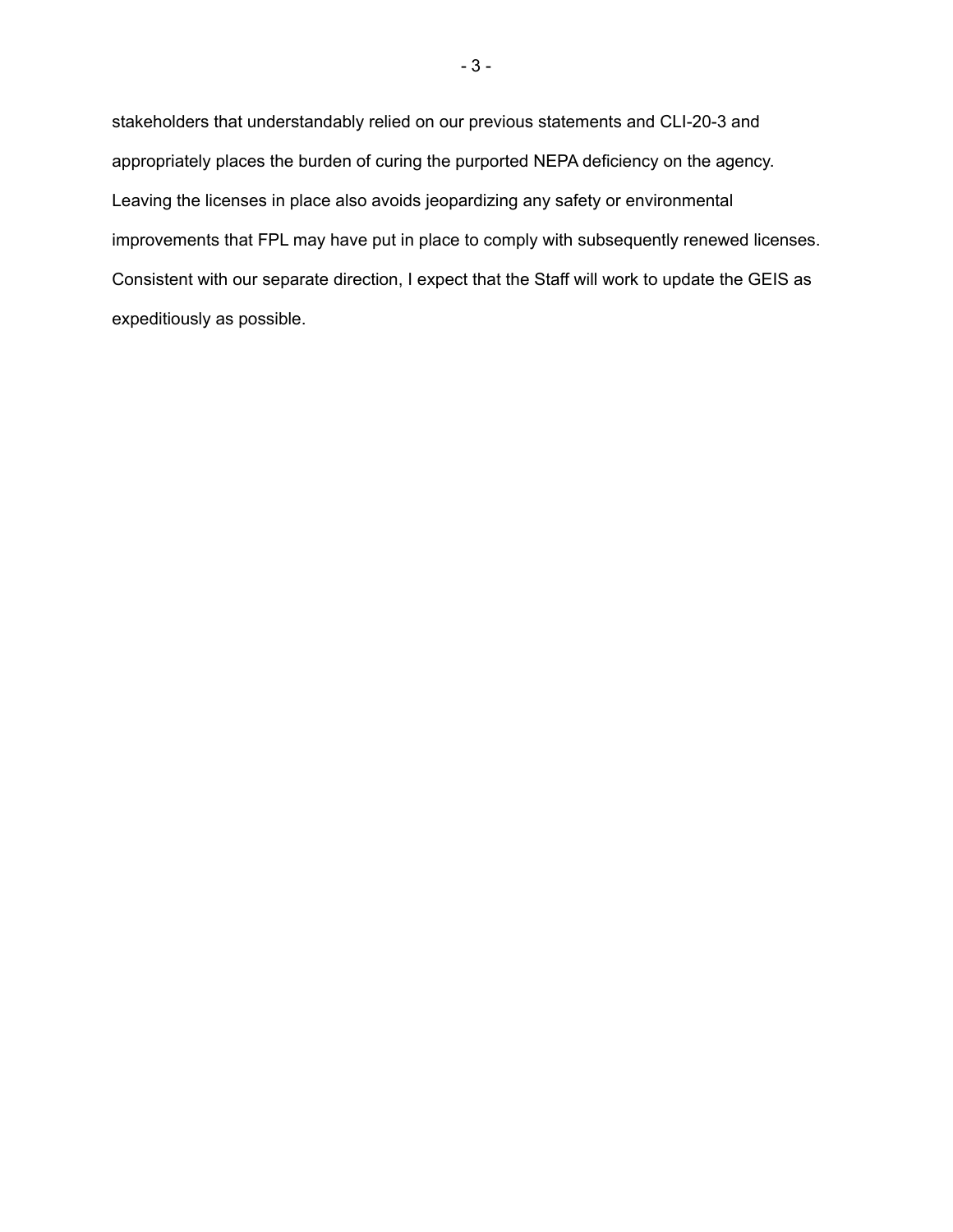## UNITED STATES OF AMERICA NUCLEAR REGULATORY COMMISSION

In the Matter of  $)$ FLORIDA POWER & LIGHT COMPANY ) Docket Nos. 50-250-SLR

(Turkey Point Nuclear Generating ) Units 3 & 4)

) 50-251-SLR

# CERTIFICATE OF SERVICE

I hereby certify that copies of the foregoing **Commission Memorandum and Order (CLI-22-02)**  have been served upon the following persons by Electronic Information Exchange.

U.S. Nuclear Regulatory Commission Office of Commission Appellate Adjudication Mail Stop: O-16B33 Washington, DC 20555-0001 E-mail: ocaamail.resource@nrc.gov

U.S. Nuclear Regulatory Commission Office of the Secretary of the Commission Mail Stop: O-16B33 Washington, DC 20555-0001 E-mail: hearingdocket@nrc.gov

Atomic Safety and Licensing Board Panel U.S. Nuclear Regulatory Commission Washington, DC 20555-0001 E. Roy Hawkens, Chairman Sue Abrue, Administrative Judge Michael Kennedy, Administrative Judge E-mail: Roy.Hawkens@nrc.gov Sue.Abrue@nrc.gov Michael.Kennedy@nrc.gov

U.S. Nuclear Regulatory Commission Office of the General Counsel Mail Stop - O-14A44 Washington, DC 20555-0001 Anita G. Naber, Esq. Brian Harris, Esq. Esther R. Houseman David E. Roth, Esq. Sherwin E. Turk, Esq. Jeremy L. Wachutka, Esq. Mitzi A. Young, Esq. Mary F. Woods, Esq. Susan Vrahoretis, Esq. E-mail: Anita.Ghoshnaber@nrc.gov Brian.Harris@nrc.gov Esther.Houseman@nrc.gov David.Roth@nrc.gov Sherwin.Turk@nrc.gov Jeremy.Wachutka@nrc.gov Mitzi.Young@nrc.gov Mary.Woods@nrc.gov Susan.Vrahoretis@nrc.gov

Florida Power & Light Company 801 Pennsylvania Ave. NW Suite 220 Washington, DC 20004 Steven C. Hamrick, Esq. E-mail: steven.hamrick@fpl.com